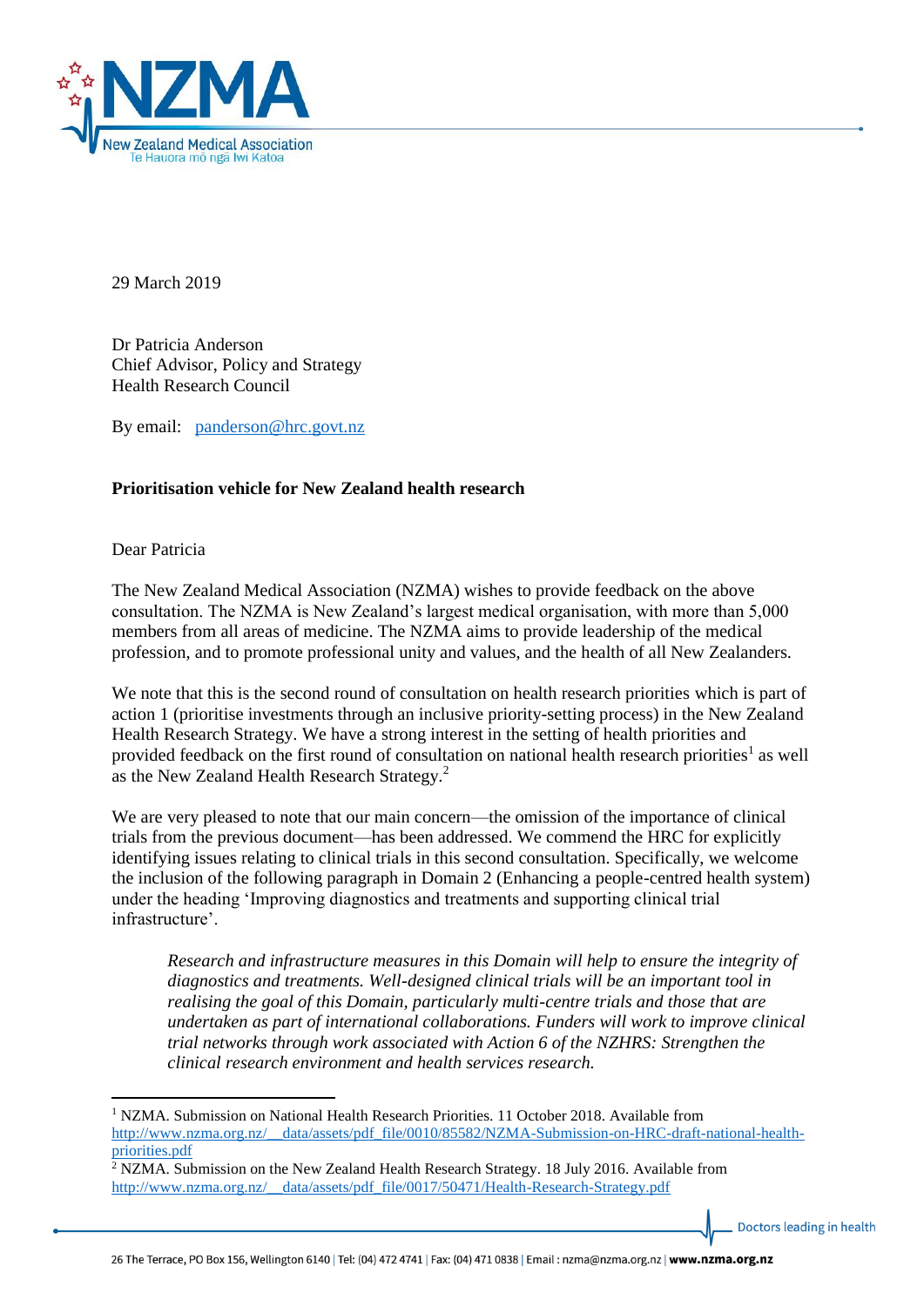As we have previously pointed out, clinical trials—both those that are clinician-led and those that are industry-initiated—are vitally important for several reasons. Many such trials often have the potential to save lives and/or answer very important questions and/or involve cutting edge technology. Often, large international clinical trials enable New Zealanders to access free or partially-funded new drugs. New Zealand's participation in international clinical trials increases the recognition of New Zealand on the international stage and leads to various other benefits including ensuring that New Zealand is more likely to be offered follow-up pharmaceuticalfunded trials. There is good data to show that patients treated in clinical trials have better outcomes. Beyond directly improving health outcomes, the opportunity to participate in clinical research is a significant workforce issue for senior clinicians, both for professional development and job satisfaction.

We also congratulate the HRC on the choice of the Domains, the first component of the proposed research prioritisation vehicle (we have reproduced the Domains in an appendix to this submission for the benefit of our members). We welcome the holistic understanding of health and the recognition of social and environmental determinants in Domains 1 and 4. We are also pleased to note the focus on equitable access to healthcare in Domain 2, and the focus on sustainability in Domain 3. We commend the HRC for incorporating these important aspects into the Domains which align closely with much of the feedback provided by the NZMA on the Health Research Strategy in 2016.

We have no specific comments on the other components of the prioritisation vehicle but urge the HRC to ensure that the importance of supporting clinical trials continues to be given a high priority as it progresses this work.

Yours sincerely

K. Baddock

Dr Kate Baddock NZMA Chair

## **Appendix: The four Domains of the health research landscape**

### **Domain 1: Our people flourish in their whānau, communities and social contexts**

Scope

Domain 1 encompasses endeavours to extend our knowledge and mātauranga of health, wellness, and resiliency. This includes research at the level of the individual, as well as the family and whānau, hapū and iwi. This Domain explicitly recognises the biological, social and cultural contexts of physical and mental health and how their influence and interconnection must be considered now, over time and across generations.